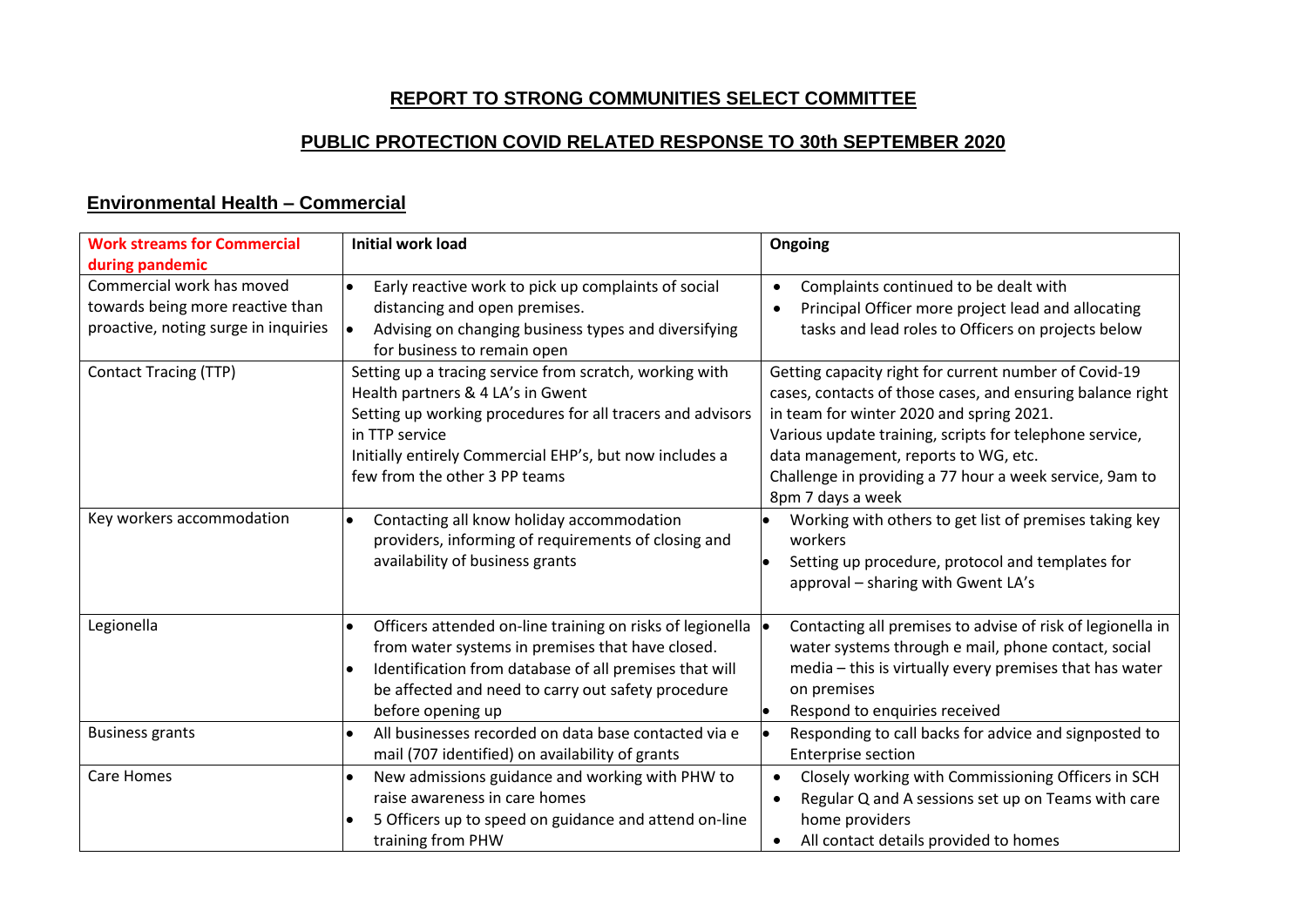|                                                                        | Information sent out by Commissioning (SCH) Officers<br>$\bullet$<br>Regular contacts set up with care homes<br>$\bullet$<br>Liaison re PPE provision<br>$\bullet$                                                                                                                                        | Phone discussions also with care home providers<br>$\bullet$<br>Regular contact with care home<br>$\bullet$<br>Investigation of all cases and contacts<br>$\bullet$<br>Liaise with PHW/ABHB on cases in different closed<br>settings (including assisted living and private<br>hospital) |  |
|------------------------------------------------------------------------|-----------------------------------------------------------------------------------------------------------------------------------------------------------------------------------------------------------------------------------------------------------------------------------------------------------|------------------------------------------------------------------------------------------------------------------------------------------------------------------------------------------------------------------------------------------------------------------------------------------|--|
| Dom Social Care                                                        | Hold meeting with a number of Dom care agencies<br>$\bullet$<br>providing advice on PPE with SCH Commissioning<br><b>Officers</b>                                                                                                                                                                         | All EHO contacts send to Dom care agencies for<br>support<br>Providers forum attended by officers to answer<br>$\bullet$<br>questions                                                                                                                                                    |  |
| Diversification of businesses                                          | Businesses that had to close turned to delivery of<br>meals and/or fruit and veg<br>Identifying through contact, social media and public<br>$\bullet$<br>notification and providing advice<br>Template advice drawn up and distributed through<br>$\bullet$<br>social media and used for all Wales advice | Production of list of these providers for EP and<br>$\bullet$<br>volunteer groups<br>Maintaining list as constantly changing<br>$\bullet$<br>Investigating complaints regarding SD and activities<br>at these premises to ensure compliance                                              |  |
| Responding to request from food<br>banks running short of carrier bags | $\bullet$<br>Team contacting all supermarkets and charity shops<br>for donations of carrier bags                                                                                                                                                                                                          | Liaising with Des Mansfield and food banks to collect                                                                                                                                                                                                                                    |  |
| Programmed interventions<br>recording and risk assessments             | interventions and risk assessment for visits to high risk<br>$\bullet$<br>premises                                                                                                                                                                                                                        | Surveillance interventions being carried out and<br>$\bullet$<br>recorded                                                                                                                                                                                                                |  |
| Loss of income for commercial                                          |                                                                                                                                                                                                                                                                                                           | <b>Quantity estimated loss</b>                                                                                                                                                                                                                                                           |  |
| Food hygiene training                                                  | Hygiene and allergen courses cancelled                                                                                                                                                                                                                                                                    | £4,336                                                                                                                                                                                                                                                                                   |  |
| Access                                                                 | Average 10 per quarter                                                                                                                                                                                                                                                                                    | £500                                                                                                                                                                                                                                                                                     |  |
| Primary Authority work                                                 | Cancelled work                                                                                                                                                                                                                                                                                            | £600                                                                                                                                                                                                                                                                                     |  |
| Postponement of riding<br>establishments licences                      | 4 establishments                                                                                                                                                                                                                                                                                          | £828                                                                                                                                                                                                                                                                                     |  |
| Cellar safety training                                                 | cancelled                                                                                                                                                                                                                                                                                                 | £300                                                                                                                                                                                                                                                                                     |  |
| <b>Consultancy Private Water supply</b>                                | Providing risk assessments for to 14 private water                                                                                                                                                                                                                                                        | £8,000                                                                                                                                                                                                                                                                                   |  |
|                                                                        | supplies for Newport City Council                                                                                                                                                                                                                                                                         |                                                                                                                                                                                                                                                                                          |  |
| <b>Good news stories</b>                                               |                                                                                                                                                                                                                                                                                                           |                                                                                                                                                                                                                                                                                          |  |
| Totally new business set up                                            | The following have collaborated so that you can order                                                                                                                                                                                                                                                     | On their web site ---                                                                                                                                                                                                                                                                    |  |
| Wye Valley producers                                                   | and pay on line and they will put directly into boot of                                                                                                                                                                                                                                                   |                                                                                                                                                                                                                                                                                          |  |
| Click and collect                                                      | your car at specified location- The Preservatiojn<br>Society, Wye Valley Mead, Silver Circle Distillery,                                                                                                                                                                                                  | We're working very closely with Monmouthshire<br>Environmental Health and the Town Council to ensure                                                                                                                                                                                     |  |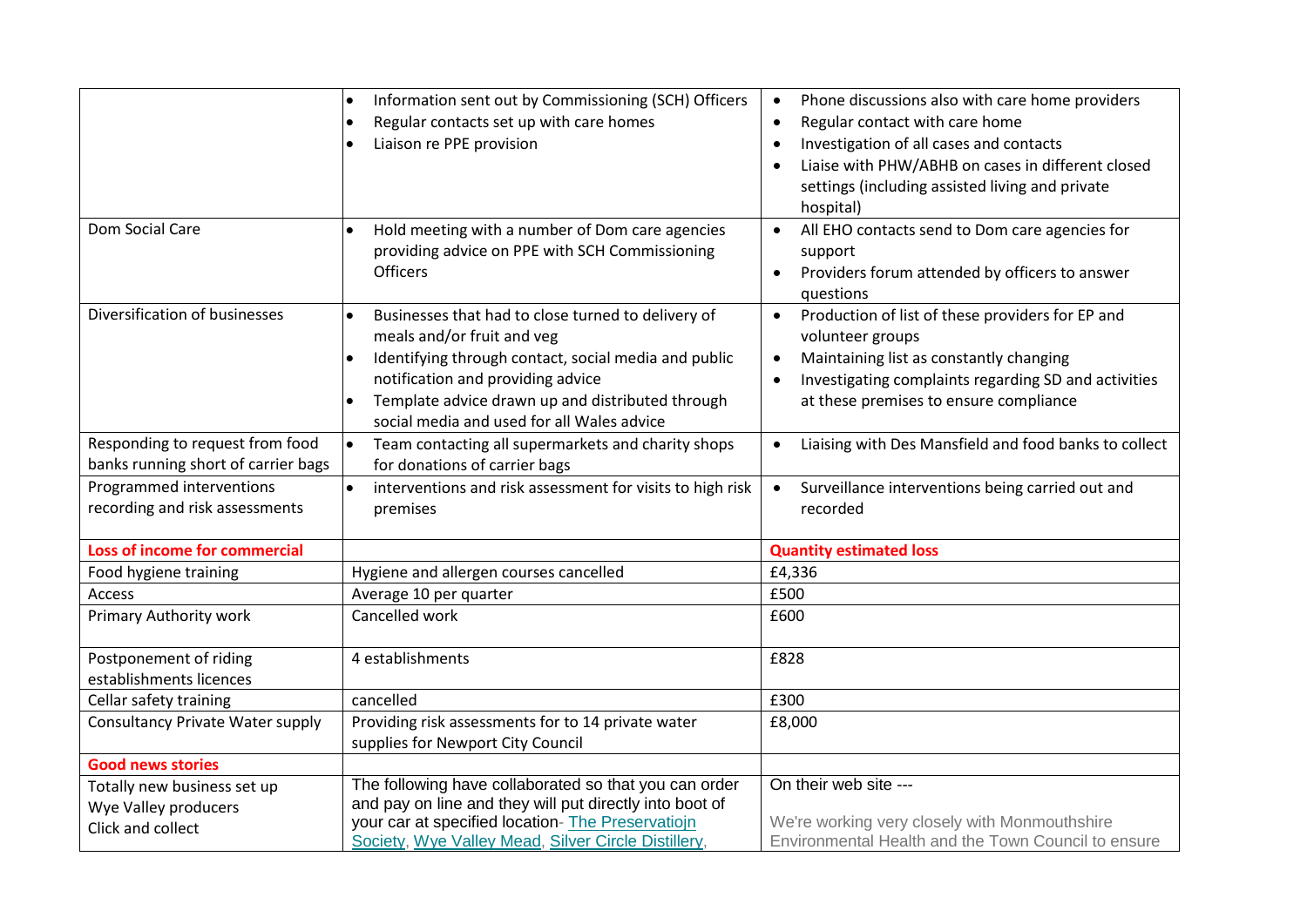| <b>THEFT,</b>                       | <b>Cottage Sweets</b>    | Humble by Nature, Parva Spices, Untapped Brewing,<br>Brooke's Dairy, Kontext Coffee, Chilli Rogues and                                                                                                                                                                                                                                                                                                                                                                           |                                                                                                                                                                                                                                                                | that we adhere to current Government requirements in<br>response to Coronavirus.#keepsafe |  |
|-------------------------------------|--------------------------|----------------------------------------------------------------------------------------------------------------------------------------------------------------------------------------------------------------------------------------------------------------------------------------------------------------------------------------------------------------------------------------------------------------------------------------------------------------------------------|----------------------------------------------------------------------------------------------------------------------------------------------------------------------------------------------------------------------------------------------------------------|-------------------------------------------------------------------------------------------|--|
| See carrier bags above              |                          | Contacting all open premises that we can think off                                                                                                                                                                                                                                                                                                                                                                                                                               |                                                                                                                                                                                                                                                                |                                                                                           |  |
| Local Gin distillery                | distributed.             | Found out via 'Mind Mon' making sanitiser and delivering<br>to care homes. They have made 400 litres so far, and                                                                                                                                                                                                                                                                                                                                                                 | Owner very appreciative of call and we will be helping<br>with distribution and guidance on financial assistance                                                                                                                                               |                                                                                           |  |
|                                     | attend a local funeral - | Regarding a request to allow self-catering<br>accommodation to be used for a couple from the USA to<br>The owner of the accommodation was extremely<br>complimentary about our service, saying that she was<br>impressed with how quickly and efficiently we dealt with<br>the matter, and she was really grateful for all of the<br>advice we provided. She also felt we were really<br>supportive, offering her further advice whenever she<br>needs it by telephone or email. | Local café in Chepstow - 'so grateful for MCC and<br>what we are doing for public protection and helping<br>businesses, be it advice or timely financial help and<br>she wants us to know her building is at her disposal<br>for whatever MCC can use it for'. |                                                                                           |  |
| <b>Service Request type</b>         |                          | 1st April to 30th September 2019                                                                                                                                                                                                                                                                                                                                                                                                                                                 |                                                                                                                                                                                                                                                                | 1st April to 30th September 2020                                                          |  |
| Food                                |                          | 393                                                                                                                                                                                                                                                                                                                                                                                                                                                                              |                                                                                                                                                                                                                                                                | 229                                                                                       |  |
| <b>Health, Safety &amp; Welfare</b> |                          | 59                                                                                                                                                                                                                                                                                                                                                                                                                                                                               |                                                                                                                                                                                                                                                                | 66                                                                                        |  |
| <b>Covid</b><br>$\overline{0}$      |                          |                                                                                                                                                                                                                                                                                                                                                                                                                                                                                  | 558                                                                                                                                                                                                                                                            |                                                                                           |  |
| Misc. Event/TEN's                   |                          | 349                                                                                                                                                                                                                                                                                                                                                                                                                                                                              |                                                                                                                                                                                                                                                                | 53                                                                                        |  |
| <b>Other</b>                        |                          | 15                                                                                                                                                                                                                                                                                                                                                                                                                                                                               |                                                                                                                                                                                                                                                                | 12                                                                                        |  |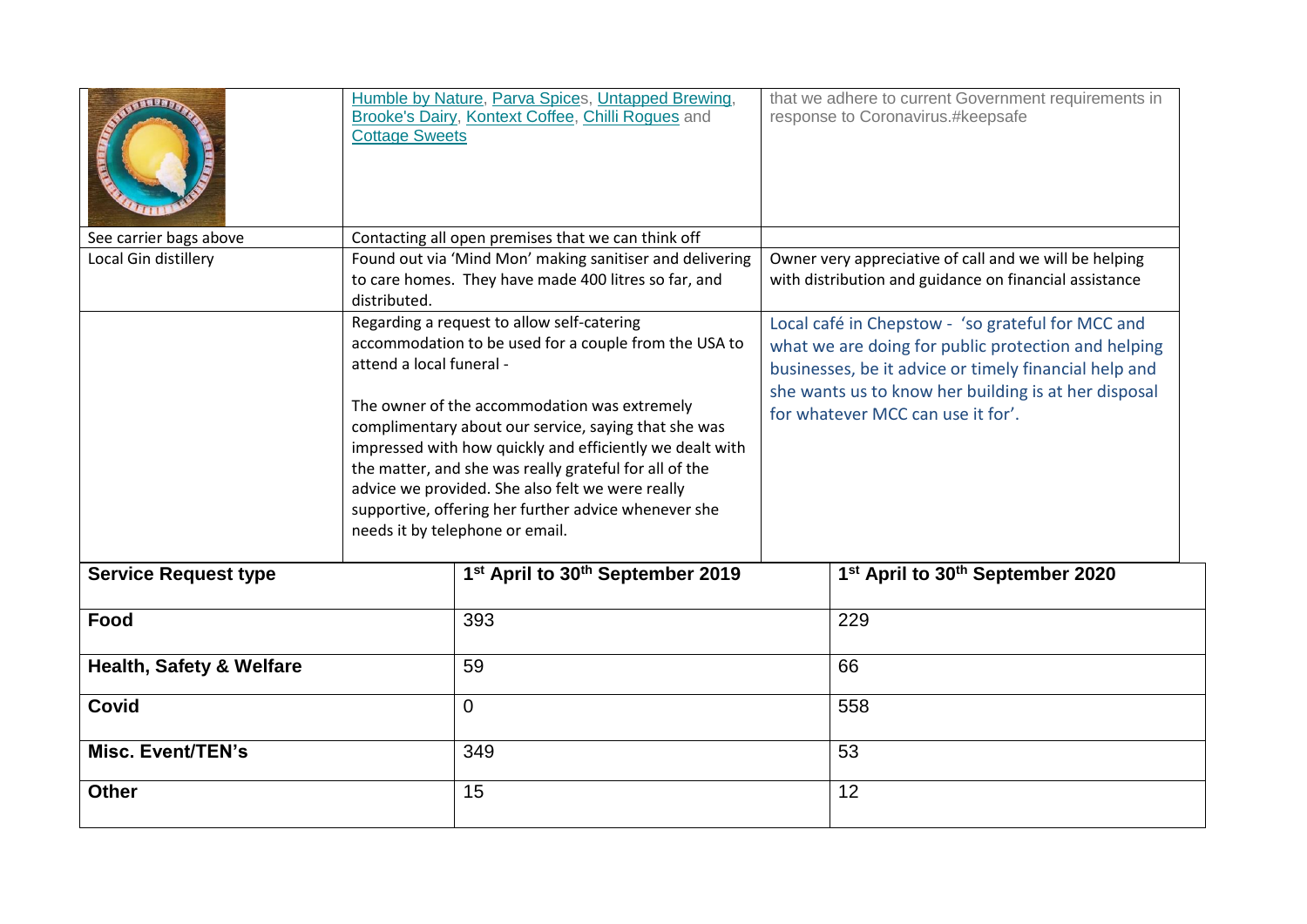| Total | 816 | 918 | $12.5\%$ increase.<br>This is a 12 |
|-------|-----|-----|------------------------------------|
|       |     |     |                                    |

### **Environmental Health – Public Health**

The reactive work undertaken by the team has continued throughout the pandemic, a period which has seen a substantial increase in some complaint types and overall workload as illustrated below:

### **Comparison of service requests 1st April to 30th September 2020 with same period 2019**

| <b>Service Request Type</b>         | 1 <sup>st</sup> April to 30 <sup>th</sup> September 2019 | 1st April to 30th September 2020 |
|-------------------------------------|----------------------------------------------------------|----------------------------------|
| Noise nuisance complaints           | 198                                                      | 252                              |
| <b>Smoke nuisance complaints</b>    | 50                                                       | 113                              |
| <b>Fly tipping</b>                  | 128                                                      | 187                              |
| <b>Rats and mice</b>                | 44                                                       | 70                               |
| <b>Total service requests types</b> | 1015                                                     | 1231. This is a 21% increase.    |

In view of the restrictions on movement etc the team have had to be flexible and smart in investigating and dealing with these complaints.

Proactive visits such as private water supply investigations and inspections of our 24 industrial / commercial permitted sites and 20 petroleum sites have not been progressed during the 'lockdown' periods. Effort has been focused on catching up on these when movement restrictions eased in August and September.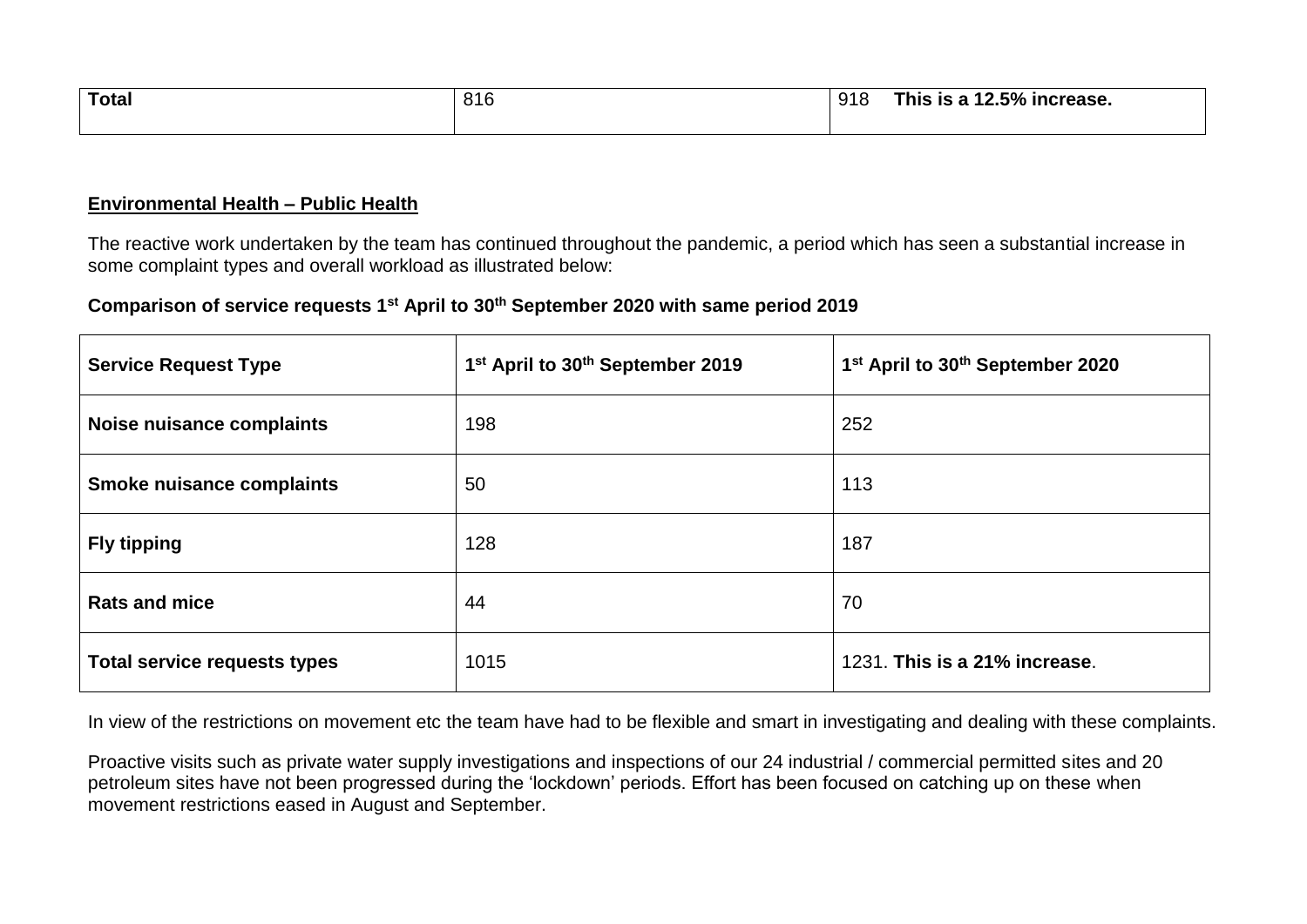The 3 month public consultation on a proposed Public Spaces Protection Order for dog controls (dog fouling, dogs on leads and dog exemption areas) endorsed by Strong Communities Select on the 12<sup>th</sup> March 2020, and planned to start in April, has been postponed. This was considered appropriate in view of the focus on Covid messaging, the importance of ensuring the public have every opportunity to engage with the consultation when it starts, and Officers to have the time to process the responses. It is hoped that the 3 month consultation can commence early 2021.

Direct Covid related work includes Officers liaising with the owners of the 18 licensed holiday caravan sites in the County regarding their responsibilities, and outlining Covid guidance as it has developed regarding site opening and closing. A number of sites have decided to remain closed until next season but the majority were open for business during the late summer season. The site owners were reminded of their responsibility to meet WG guidance.

### **LICENSING**

The Licensing team has strived to keep businesses running throughout this difficult time. Guidance was provided to the trade immediately on receipt from Welsh Government via e-mails and website updates. Licensing continues to play an active part in Monmouthshire's Business Forum and Re-Opening Town Centre Protects, with the aim of keeping businesses as successful as possible during a pandemic.

Towards the end of March 2020 pubs, clubs and restaurants closed. Takeaway food was permitted, which resulted in licensing permissions being altered to accommodate this change. Immediate advice was given to the trade on our website, including risk assessment information. Spot checks and enforcement visits were carried out by Licensing and the Police to ensure Covid Regulations compliance.

To ensure taxi and private hire drivers could continue working, medical self-certification was permitted, and knowledge tests and safeguarding training were put on hold as the college closed. Licensing are currently working with Torfaen Training to introduce on-line training and safeguarding. Vehicles had MOT testing delayed, which was permitted by DVSA. As a result of this we permitted a delay in taxi tests.

At the request of the trade, free hand sanitiser was distributed (10 gallons) to taxi drivers, for which they were very grateful, due to a shortage in early summer. Licensing also allowed street traders to close and retain their pitches delaying payment until they were able to trade again, to support them through 2020.

Two 'Teams' events were held by Licensing and Environmental Health in the summer to engage restaurants, pubs and clubs, enabling them to ask any questions prior to Welsh Government implementing a phased opening of the hospitality sector. Advice was given on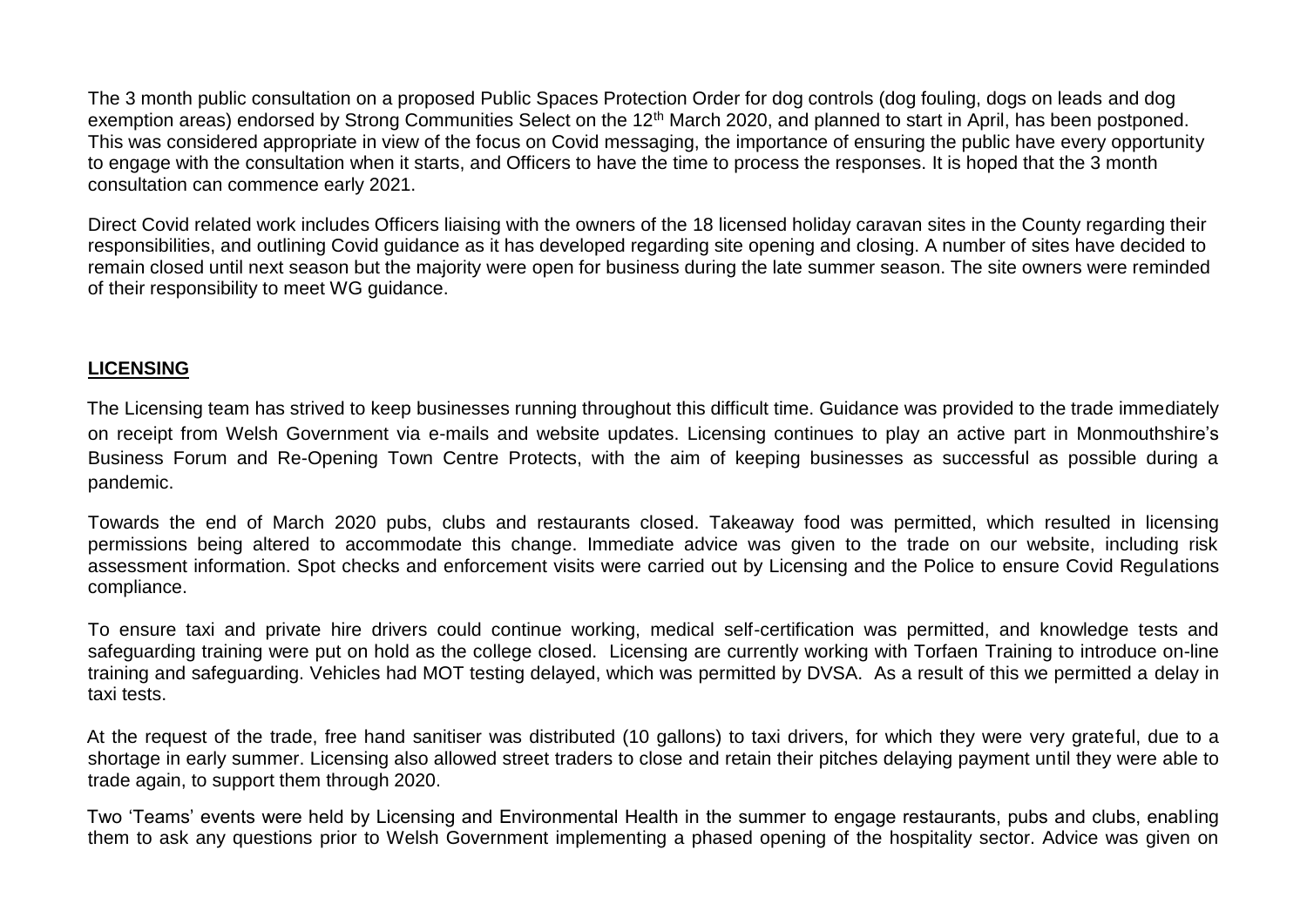grants available, Covid compliance and risk assessments. The events were very well received by the trade, with positive feedback and thanks for taking the time to provide this service.

Licensing issued guidance and procedures to the taxi trade if they requested temporary screens to be inserted into their vehicle, to provide some protection to both drivers and passengers.

On 13<sup>th</sup> July restaurants, pubs and clubs were allowed to re-open outdoors. Immediate advice was provided and monitoring conducted to ensure social distancing and compliance. Licensing played an active part with Highways to put in place pavement licences to assist premises to increase their trading area, and were consulted on 34 pavement applications.

On 3<sup>rd</sup> August 2020 restaurants, pubs and cafes were allowed to re-open indoors. Licensing actively assisted with queries and took part in the 'Re-opening Town Centres' project.

A comparison of 'service request' and 'inspections' for the six month periods indicated is provided below. It shows a very similar level of activity –

|                               | 1 <sup>st</sup> April to 30 <sup>th</sup> September 2019 | 1 <sup>st</sup> April to 30 <sup>th</sup> September 2020 |
|-------------------------------|----------------------------------------------------------|----------------------------------------------------------|
| <b>Service Requests</b>       | 471                                                      | 340                                                      |
| <b>Covid Service Requests</b> |                                                          | 130                                                      |
| <b>Inspections</b>            | 84                                                       |                                                          |
| <b>Covid Inspections</b>      |                                                          | 56                                                       |

### **TRADING STANDARDS AND ANIMAL HEALTH**

Our Trading Standards and Animal Health service has maintained its' key functions including responding to consumer issues especially where victims are vulnerable, or the issue is high risk such as scams/fraud, product safety or animal disease control.

Complaints and enquiries for the six month period 1<sup>st</sup> April to 30<sup>th</sup> September have seen an increase of 64% from the same period as last year -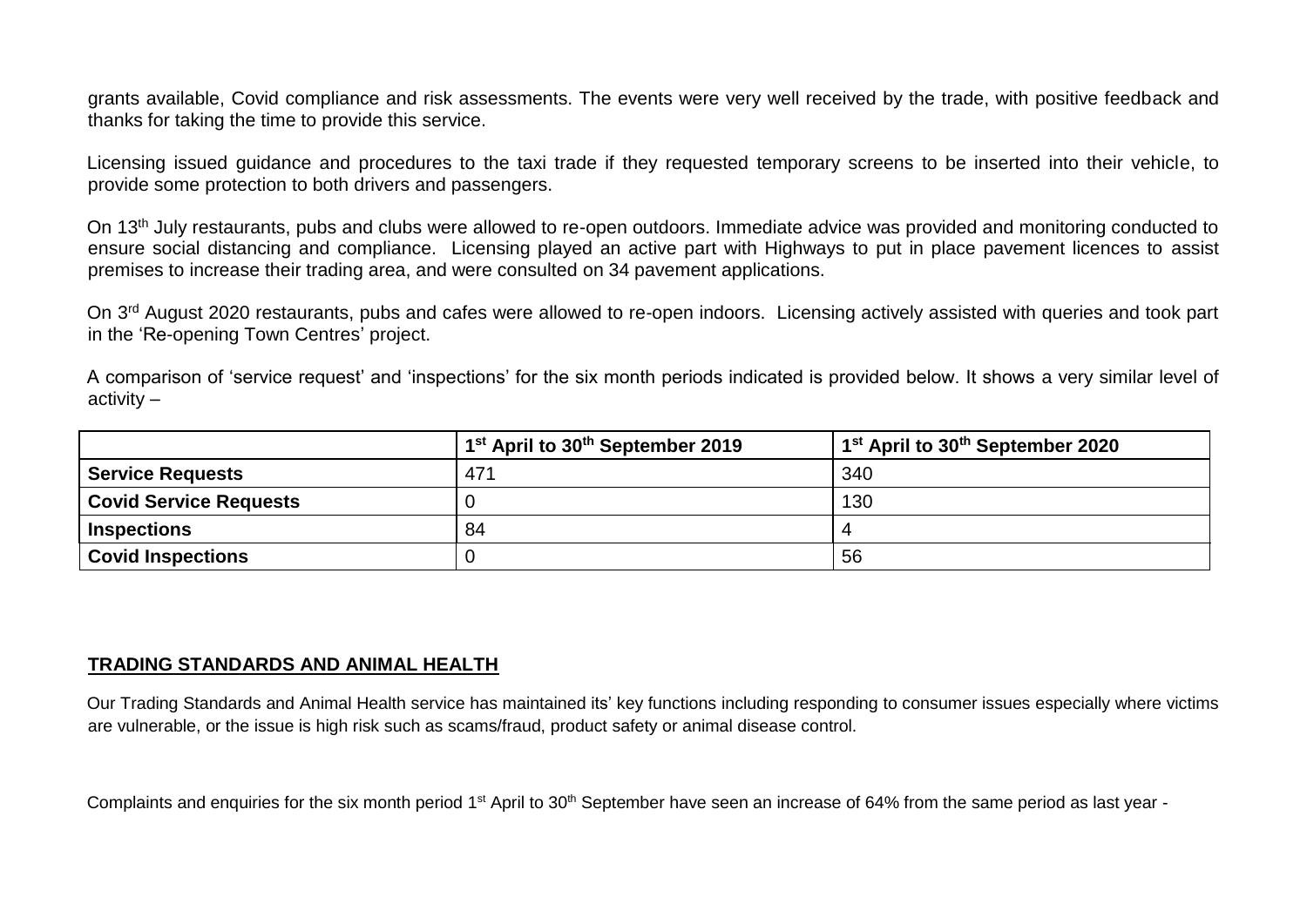|                             | 1/04/2019 - 30/09/2019 | $1/04/2020 - 30/09/2020$ |              |
|-----------------------------|------------------------|--------------------------|--------------|
| <b>Complaints/Enquiries</b> | 359                    | 588                      | 64% Increase |

**Protecting vulnerable residents, and prioritising high risk/harm issues** - Several Coronavirus related scams, frauds and trading malpractices have been identified either locally or elsewhere in the Country.

**Business advice e.g. supply chain issues, compliance, product safety etc**.- This pandemic is affecting businesses very differently depending on their trade and has led to a number of approaches for advice.

**Product safety, animal health, ongoing criminal cases and investigations** - Several areas of our work have continued to ensure the ongoing safety of people and animals. It would also be inappropriate to pull away from work to investigate and prosecute criminal offences as this might further encourage criminals as they feel they can 'get away with' crimes.

Due to the typically negative effect on businesses, many have diversified into products they do not normally manufacture or import, without due regard to PPE or biocidal controls that apply. For example, Intelligence received resulted in hand sanitiser being sampled and submitted for analysis. This showed that the product did not provide the level of protection claimed putting users unknowingly at unnecessary risk. This led to a further six products being submitted for analysis and, whilst the levels of alcohol were above the minimum required to be effective, all products had either warning, other labelling issues or were misleading in their description.

#### **Examples of Coronavirus related Scams** –

Here are just some of the scams we are aware of, but please note that fraudsters come in all forms and can contact residents or businesses at the door, by phone, post or online.

- People offering miracle cures for coronavirus there is no specific treatment for coronavirus (COVID-19).
- The council DO NOT need to enter houses to do a deep clean
- Bogus healthcare workers claiming to be offering 'home-testing' for coronavirus
- Emails claiming that you can get a refund on taxes, utilities or similar are usually bogus and they are just after your personal and bank details.
- Fake products that say they can protect you or cure coronavirus. These will not help and are designed to just take your money
- New mobile phone apps that claim to give you updates on the virus, instead they lock your phone and demand a ransom
- People offering to do your shopping and ask for money upfront and then disappear

One incident included a lady in her 80s who, despite self-isolating, was compelled to answer the door by a stranger who tried to demand £220 in cash to complete a health and safety check. The team have experienced complaints of fraudsters trying to steal people's bank details by misleading